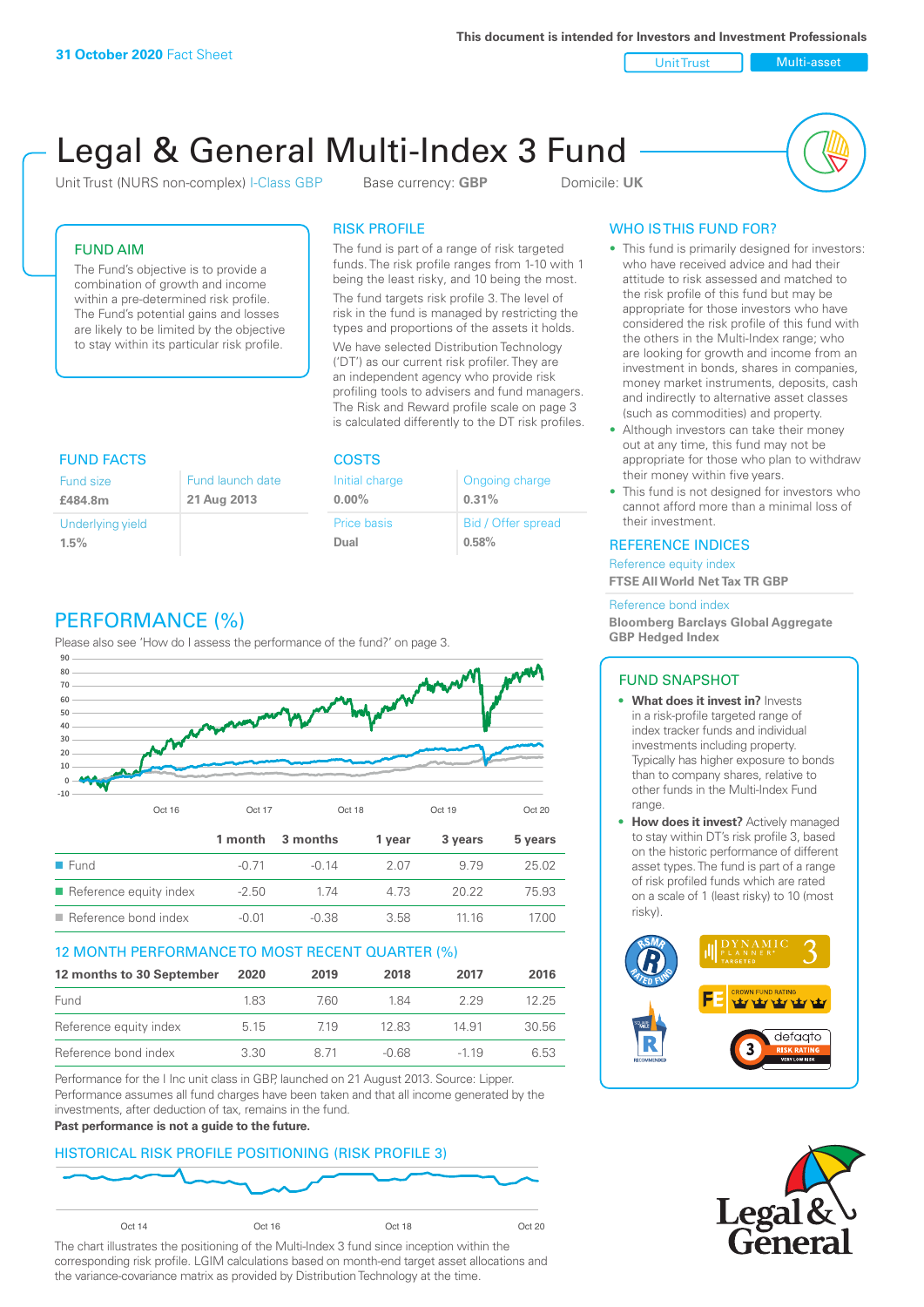# Legal & General Multi-Index 3 Fund

Unit Trust (NURS non-complex) I-Class GBP

# PORTFOLIO BREAKDOWN

All data source LGIM unless otherwise stated. Totals may not sum due to rounding.





### FUND MANAGERS

The fund managers have responsibility for managing the multi-index fund range. They are part of the Multi-Asset Funds (MAF) team in LGIM. This team focuses on designing and managing multi-asset funds that are tailored to match the specific objectives of various client types. The team sits within a wider Asset Allocation team which combines both depth of experience with a broad range of expertise from different fields, including fund management, investment consulting and risk management roles.

# TOP 10 HOLDINGS (%)

| Cash                                | 15.3 |
|-------------------------------------|------|
| UK Corporates Index Trust           | 12.0 |
| Global Inflation Linked Index Trust | 9.0  |
| Global Corporates OEIC              | 7.0  |
| UK Gilts All stocks                 | 7.0  |
| High Income Trust                   | 6.5  |
| UST 10yr                            | 6.3  |
| US Equities Index Trust             | 5.3  |
| UK Equities Index Trust             | 4.0  |
| Japan Equities Index Trust          | 3.5  |